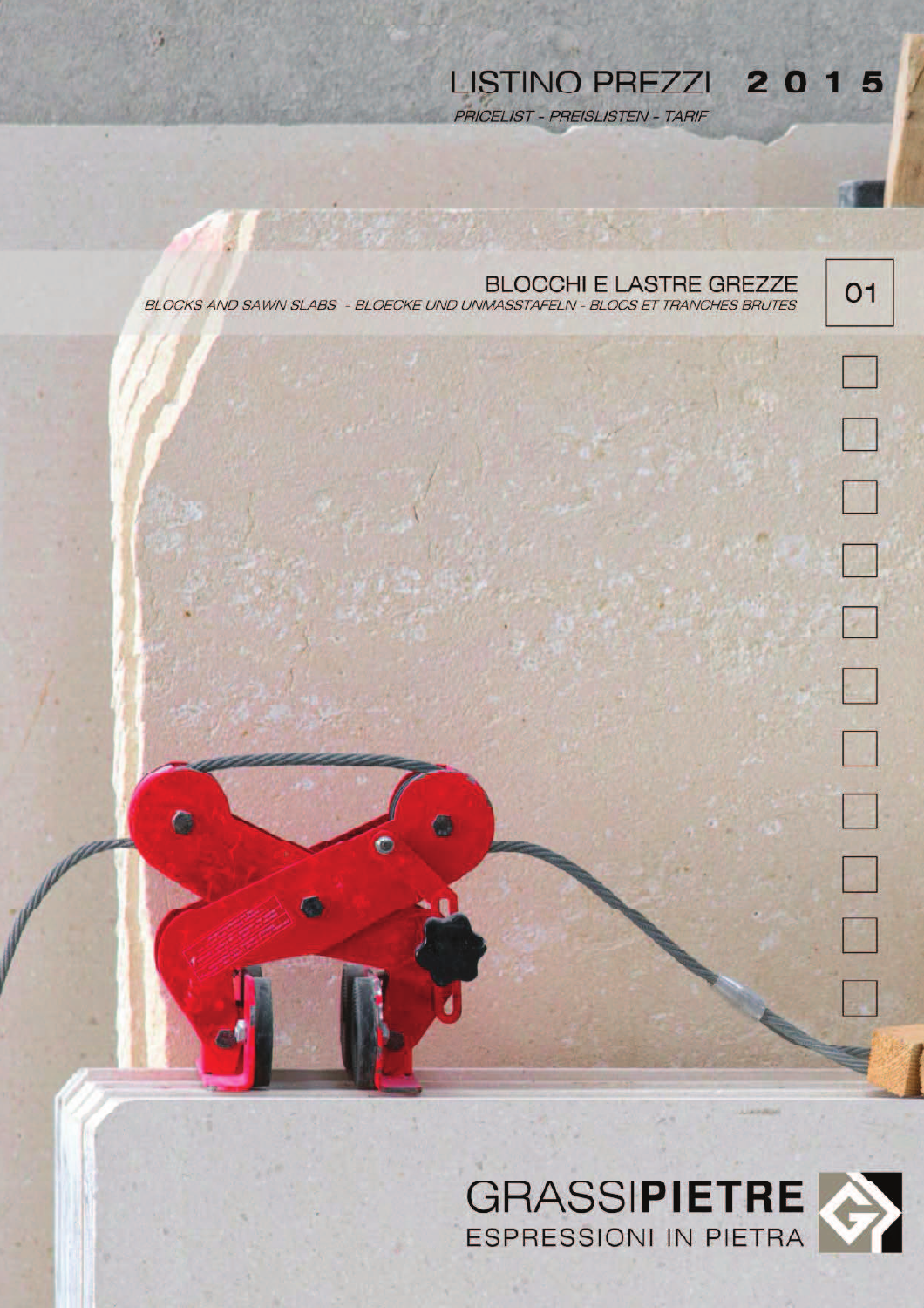# **INFORMAZIONI GENERALI**



#### GENERAL INFO - ALLGEMEINE INFORMATIONEN - RENSEIGNEMENTS GENERALS



## (IT) BLOCCHI E LASTRE:

- Diocchi di pietra possono essere tagliati sia al verso sia al contro. La distribuzione e la dimensione dei fossili possono variare a seconda del tipo di materiale e rappresentano la naturale sedimentazione della pietra
- La misura delle lastre è calcolata con un abbuono di circa 5 cm in altezza e in lunghezza.  $\mathcal{P}$
- $\overline{3}$ Le lastre (anche quelle levigate) non sono calibrate per cui la tolleranza sullo spessore delle lastre è di ±2 mm.
- Le lastre levigate vengono fornite già stuccate.  $4.$
- Le lastre non sono trattate con idro-oleo repellenti. 5.  $6\overline{6}$
- Altre lavorazioni speciali di finitura oltre a quelle riportate sui listini sono realizzabili su richiesta.

#### (EN) BLOCKS AND SAWN SLABS:

- ut on the vein or against the vein. The fossils' distribution and size may vary depending on the type of material, since they depend on the natural settling of the stone.
- $\overline{a}$ Slab size is calculated with an allowance of about 5 cm in height and length.
- $\mathcal{R}$ Both raw and honed / brushed / worked slabs are not calibrated, a tolerance of ± 2 mm in thickness must be accepted.
- Honed slabs are normally supplied already filled.  $\overline{4}$ Slabs are supplied normally not waterproof sealed.
- $\epsilon$ Other special finishings for raw slabs are available, contact us for pricing.

### (DE) BLÖCKE UND UNMASSPLATTEN:

- Die Blöcke kann man gegen das Lager oder nach dem Lager schneiden. Die Verteilung und die Größe der Fossilien sind in jedem Stein verschieden, da dies 1. von der natürlichen Sedimentation der Steine kommt.<br>Die Masse der Platten wird man mit einem Plus von ca. 5 cm jeweils in der Höhe und in der Länge berechnet.
- $\overline{2}$
- Die Dicke der Unmassplatten ist nie kalibriert, auch wenn sie geschliffen sind; Toleranz ±2 mm. 3.
- $\Lambda$ Die geschliffenen Unmassplatten werden gespachtelt geliefert.
- $\overline{5}$ Die Unmassplatten sind nicht imprägniert.
- $\epsilon$ Sonstige spezielle Verarbeitung kann man produzieren, gerne geben wir Ihnen die Preisen nach Anfrage.

## (FR) BLOCS ET TRANCHES BRUTES :

- Les blocs de pierre peuvent être tranchés sois dans le lit soit délit. La distribution et la dimension des fossiles peuvent être différents selon le matériau et ils représentent la sédimentation naturelle de la pierre
- $\circ$ La mesure des tranches est calculée avec un boni d'environ 5 cm soit en hauteur soit en longueur.
- $\mathcal{S}$ Les tranches (aussi celle adoucies) ne sont pas calibrées, donc il faut considérer une tolérance sur l'épaisseur de ±2 mm.
- $\overline{4}$ Les tranches adoucies sont fournies déjà mastiquées. 5 Les tranches ne sont pas traitées hydro-oléophobe.
- On peut réaliser sur demande d'autres finitions qui ne sont pas indiquées sur le tarif.  $\epsilon$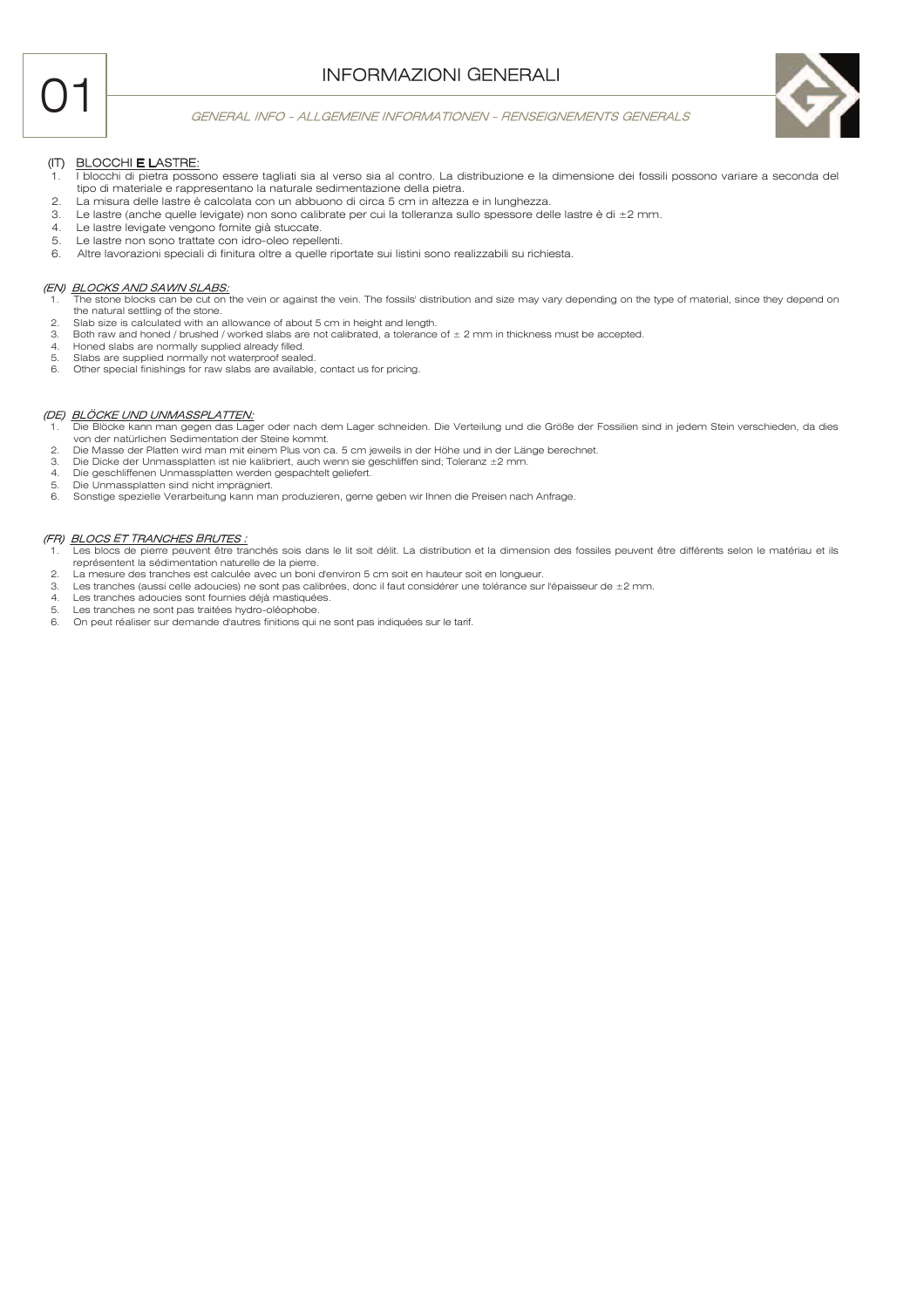

| BLOCKS - BLOECKE - BLOCS |  |
|--------------------------|--|
|                          |  |

| <b>Qualità</b><br>Quality - Qualität - Qualité                                                   |                                                    | <b>Bianco Avorio</b> | <b>Giallo Dorato</b><br><b>Pietra del Mare</b> | <b>Grigio Argento</b><br><b>Grigio Alpi</b> |
|--------------------------------------------------------------------------------------------------|----------------------------------------------------|----------------------|------------------------------------------------|---------------------------------------------|
| 1 <sup>a</sup> scelta                                                                            | €/mc<br>$E$ /cbm<br>E/cm<br>€/m3                   | 1.000,00             | 1.112,00                                       | 1.223,00                                    |
| First choice - Erste Wahl - Premier choix                                                        | €/ton<br>$E/t$ on<br>E/Tonne<br>$\epsilon$ /tonnes | 415,00               | 430,00                                         | 455,00                                      |
| $2a$ scelta<br>Second choice - Zweite Wahl - Deuxième choix                                      | €/mc<br>$E$ /cbm<br>E/cm<br>€/m3                   | 800,00               | 890,00                                         | 980,00                                      |
|                                                                                                  | €/ton<br>$E/t$ on<br>$E/T$ onne<br>E/tonnes        | 330,00               | 340,00                                         | 360,00                                      |
| <b>Blocchi informi</b><br>Irregular blocks<br>Unregelmässige Bloecke<br><b>Blocs irréguliers</b> | €/ton<br>$E/t$ on<br>€/Tonne<br>E/tonnes           | 160,00               | 170,00                                         | 180,00                                      |

| Lastroni spessi<br>Only sawn thick slabs - Dicke Unmasstafeln - Tranche brutes épais |            | <b>Bianco Avorio</b>                      | Giallo Dorato<br>Pietra del Mare | <b>Grigio Argento</b><br><b>Grigio Alpi</b> |          |
|--------------------------------------------------------------------------------------|------------|-------------------------------------------|----------------------------------|---------------------------------------------|----------|
| spessore<br>thickness - Dicke - épaisseur                                            | $11/20$ cm | €/mc<br>$E$ /cbm<br>E/cm<br>$\epsilon/m3$ | 2.000,00                         | 2.225,00                                    | 2.400,00 |
| spessore<br>thickness - Dicke - épaisseur                                            | 21 / 49 cm | €/mc<br>$E$ /cbm<br>E/cm<br>$\epsilon/m3$ | 1.890,00                         | 2.110,00                                    | 2.225,00 |
| spessore<br>thickness - Dicke - épaisseur                                            | $> 50$ cm  | €/mc<br>$E$ /cbm<br>E/cm<br>$\epsilon/m3$ | 1.780,00                         | 2.000,00                                    | 2.110,00 |

I prezzi dei blocchi si intendono per materiale caricato su camion, non su container - Prices for blocks are for material charged on trucks, not on container Preise fuer Bloecke auf Lastwagen, nicht Container - Prix des blocs sont pour marchandise chargée sur camion, ne pas sur container